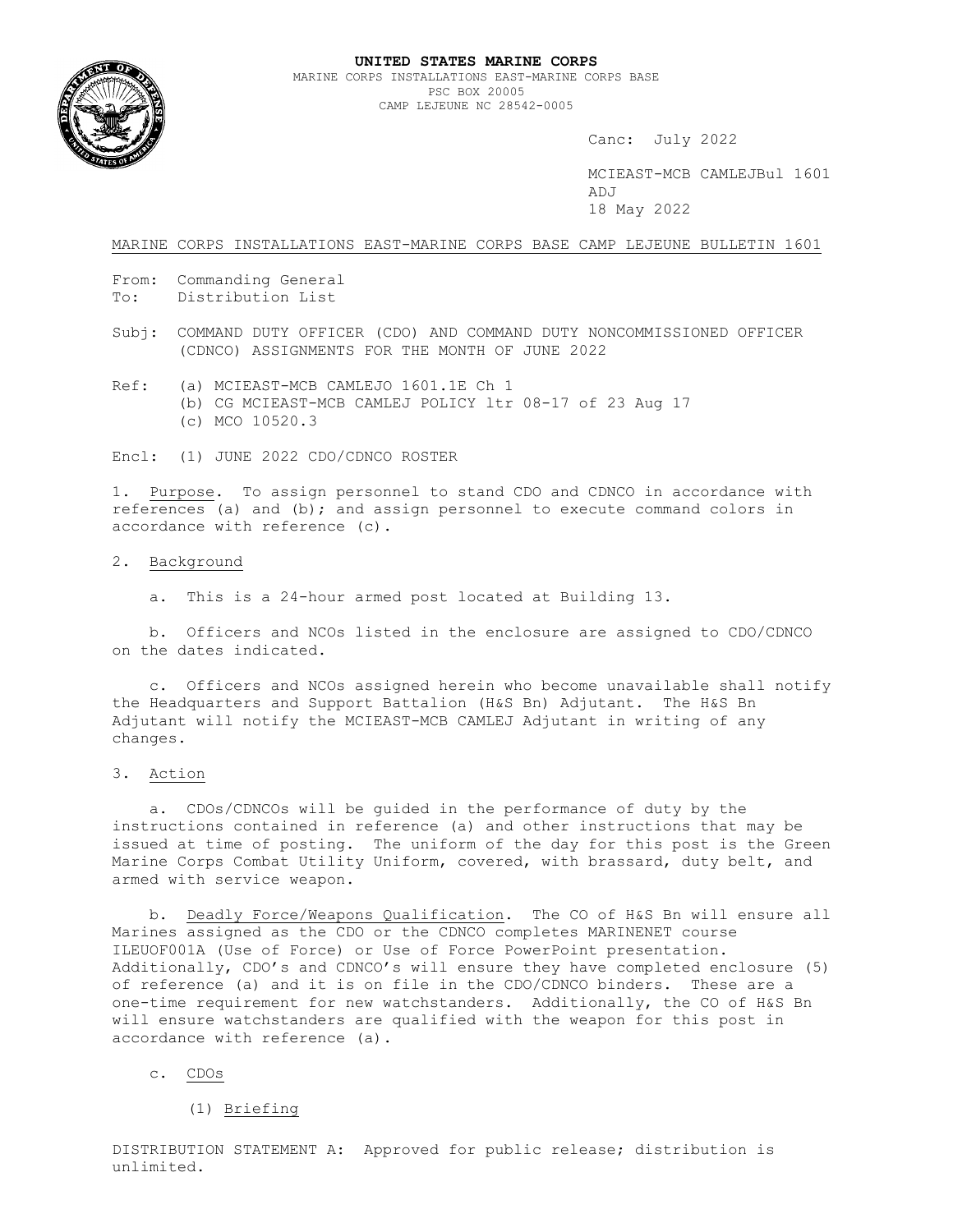(a) CDOs will report to the MCIEAST-MCB CAMLEJ Chief of Staff (COS) at 0730 on the day of their duty for briefing.

 (b) Weekend and holiday CDOs will report to the COS at 0730 on the last working day for briefing.

## (2) Posting and Relief

 (a) On weekdays, oncoming and off-going CDOs, unless otherwise directed, will report to the COS to conduct a post and relief no later than 0730 on the respective day of duty.

 (b) During weekends and holidays an informal post and relief will be conducted at 0730 between the oncoming and off-going CDOs. Oncoming CDOs will be onboard no later than 0715.

### (3) Colors

 (a) The CDO is responsible for ensuring the timely and proper execution of morning and evening Colors.

 (b) The CDO and Bn OOD are required to inspect the color detail and ensure they are trained in executing Colors prior to the sounding of the five minute warning.

(c) The CDO will sound all warnings to the color detail.

 (d) The Colors Detail will not loiter in the quarter deck. They will not sit on the steps, deck, or be on their cell phones waiting for Colors. When not practicing the detail, they will be in the CG's Conference Room.

# d. CDNCOs

 (1) Briefing. Friday, Saturday, Sunday, and Monday CDNCOs will report to the MCIEAST-MCB CAMLEJ Adjutant at 0815 on the Thursday prior to their duty day for briefing. During Holidays, all duties including the Tuesday CDNCO will also report on the last working day prior to their duty day for briefing.

 (2) Posting and Relief. The oncoming CDNCOs, unless otherwise directed, will report at 0745 to observe morning colors. Upon completion of morning colors, the oncoming and off-going CDNCOs will report to the CDO to conduct a post and relief.

 (3) Colors. CDNCOs will ensure that all devices for conducting Colors are present and working properly. The CDNCO will operate the music for Colors, ensure the colors detail has the correct flag, and give the CDO the warnings.

 e. Supernumeraries. The supernumerary must provide a home/cell telephone number to the MCIEAST-MCB CAMLEJ Adjutant. This number will not be posted on this Bulletin; it will only be kept as an emergency contact number by the Adjutant. **The supernumerary will only be used in case of a legitimate emergency that occurs while in the performance of duty**. If a replacement is required prior to the day of duty, it is the responsibility of the duty and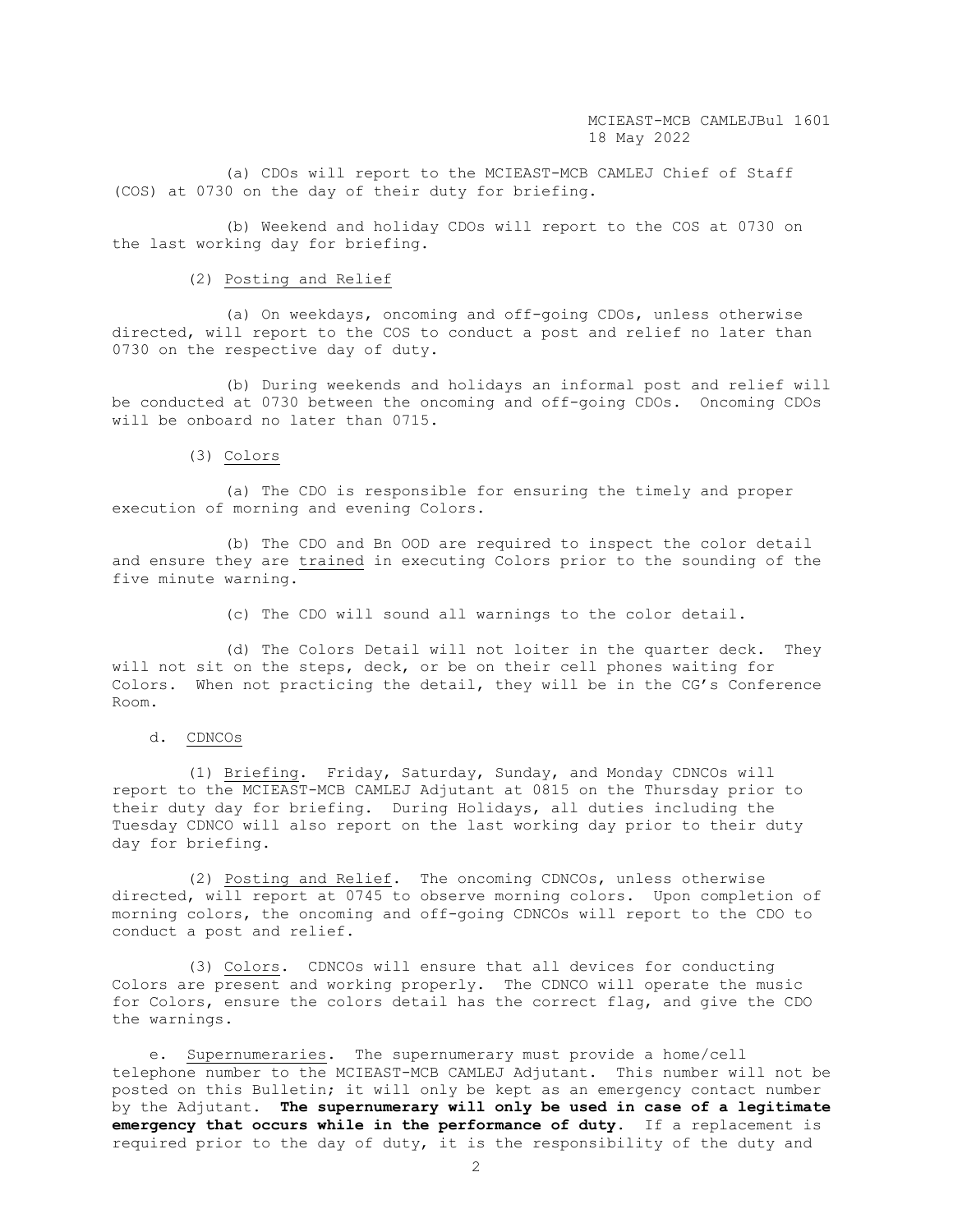MCIEAST-MCB CAMLEJBul 1601 18 May 2022

their section to furnish a replacement and notify H&S Bn and the MCIEAST-MCB CAMLEJ Adjutant immediately.

4. Applicability. This Bulletin is applicable to all personnel assigned to duty. Personnel shall familiarize themselves with the contents of this Bulletin and the references prior to assuming their post.

C. M. GREEN

By direction